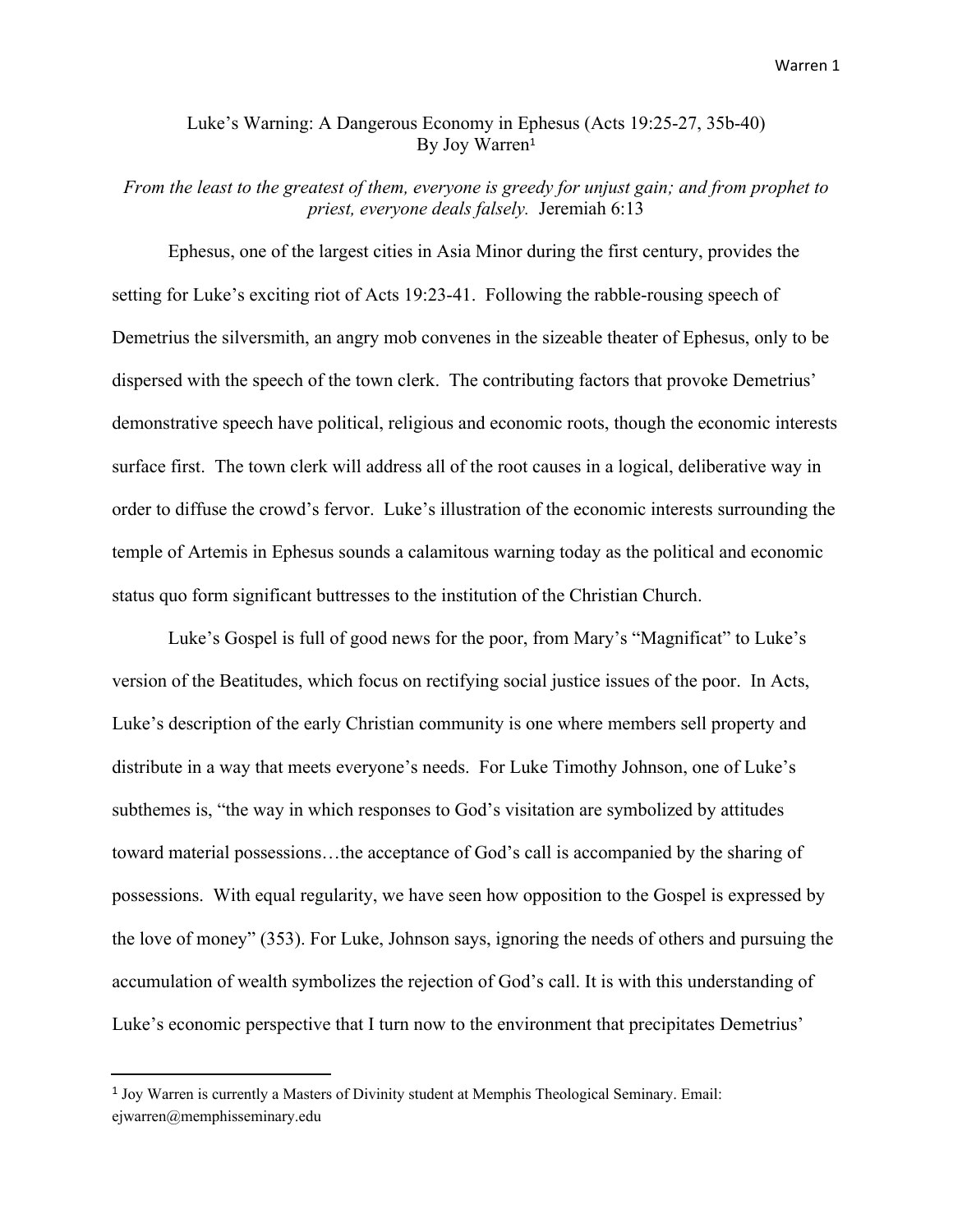Warren 2

speech.

The temple of Artemis is one of the wonders of the ancient world. In addition to being an important center for worship, the temple also served as the primary banking center of not only Ephesus, but also all of Asia (Gaventa 271). Artemis, goddess of fertility and hunting, attended the births of humans and animals, encouraged fruitful harvest, and offered protection especially to the city of Ephesus (Klauck 103). In other regions, the goddess held the title, "Artemis of Ephesus." Archeological evidence reveals miniature terracotta and marble, not silver, temples; however, the lack of such evidence does not detract from the "truth" of Luke's depiction of Demetrius and the other artisans (Klauck 104).

Demetrius' money had Caesar's face on one side and the Temple of Artemis on the reverse. This currency "communicated to anyone who used [it] that there was a close connection between the imperial power and Artemis, between Rome and Ephesus; the emperor supported Artemis, and Artemis stood behind the emperor" (Brinks 785). The money paid in the temple by devotees on pilgrimage and spent on shrines of the temple sold in Ephesus benefitted the city whose goddess wore a miniature temple upon her head, whose divine benefactress provided for Ephesian citizens.

Marion Soards divides Demetrius' speech into three parts: 19:25b, addressing the silversmiths; 19:26, recognizing Paul's success; and 19:27, declaring danger (103). Soards describes Demetrius' use of rhetoric as epideictic and deliberative. Though Demetrius stirs up the crowd, alerting the artisans to the danger threatening their business and their goddess' reputation, he does not supply a solution. Luke introduces the speech with a curious repetition of similar phrases; he describes the event as "no little disturbance" started by a man who brought "no little business to the artisans" (19:23-4). Before Demetrius even opens his mouth,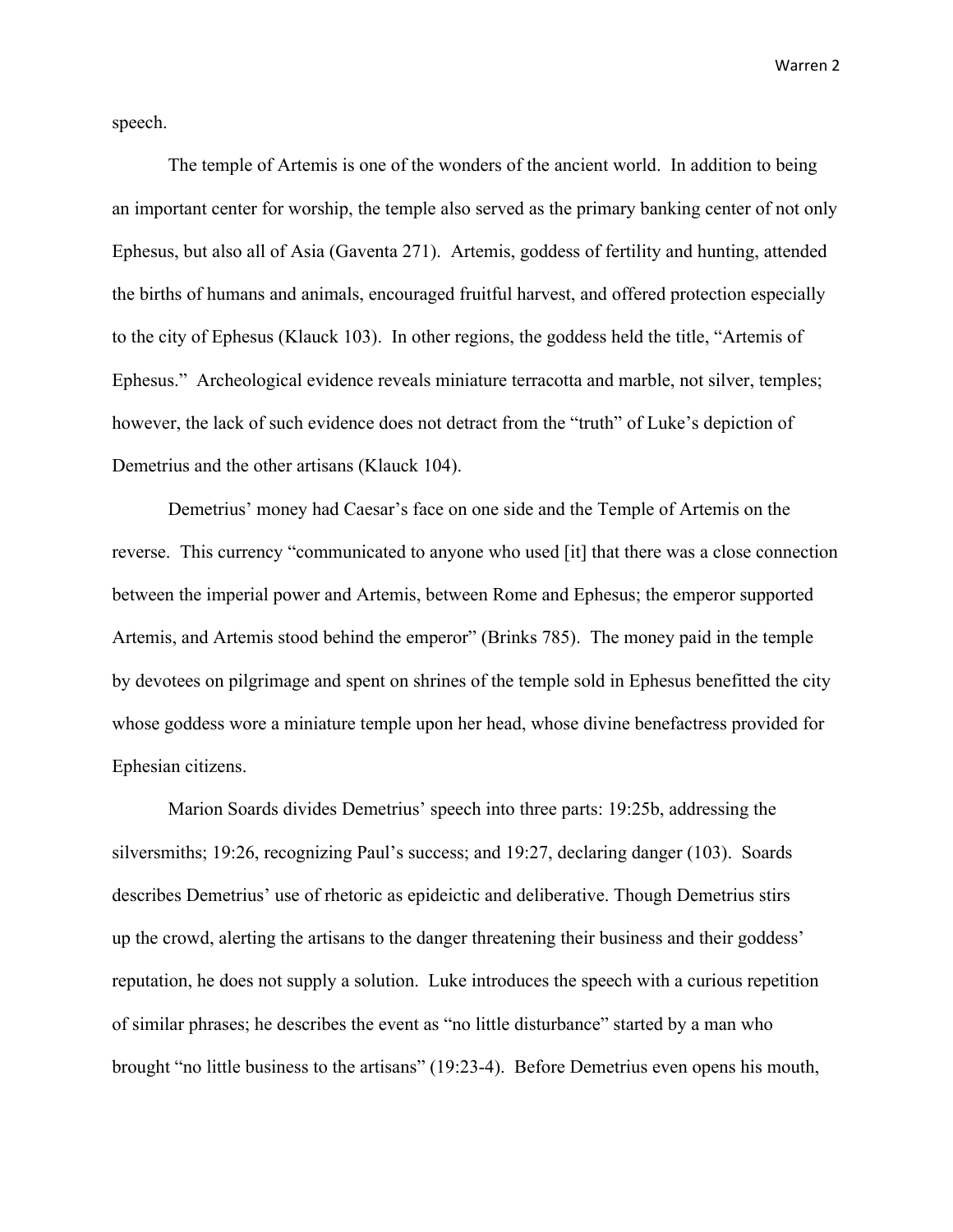Warren 3

Luke's repetition warns readers of the financial nature of the disturbance and its implications. Indeed, Demetrius' first sentence draws the artisans' awareness to their income. Next, the work of Paul, drawing away customers by "saying that gods made with hands are not gods," (19:26) illuminates the immediate threat to the legitimacy of their livelihood. In addition to the financial threat, Demetrius lastly indicates the dishonor of Artemis and her temple. This last piece of rhetoric gives the crowd something to shout about "Great is Artemis of the Ephesians!" and the riot ensues (19:28-34).

After two hours of rioting in the streets and theatre of Ephesus, the crowd quiets down and listens to the town clerk's speech. Soards describes Luke's rhetoric for the town clerk as deliberative (104). He divides the speech into four main parts: 19:35b, the address to the crowd with an opening rhetorical question; 19:36, advice; 19:37-39, the clerk's argument concerning his advice; and 19:40, declaration of the dangerous situation of the crowd. Though succinct, the speech manages to have religious, political, and economic overtones. The clerk declares the renown of Artemis of Ephesus with his rhetorical question and continues to logically show the crowd why it should release Paul's companions, Gaius and Aristarchus, who are "neither temple robbers nor blasphemers of our goddess" (19:37). He encourages the crowd to take up any personal grievances through the proper legal channels and ends his brief speech with a warning of the dangers of rioting with no justification. The town clerk's practical, methodical means of diffusing the crowd's frenzy results in proving obvious lack of evidence for a legal case and bestowing sufficient threat to disperse the crowd.

Both speeches include the word *kindyneuo*, or "danger," but it is Demetrius, not Paul, who poses the greater threat to the city (Gaventa 274). The town clerk picks up on Demetrius' use of the word and turns it back on the instigators of the riot to show a magnified threat with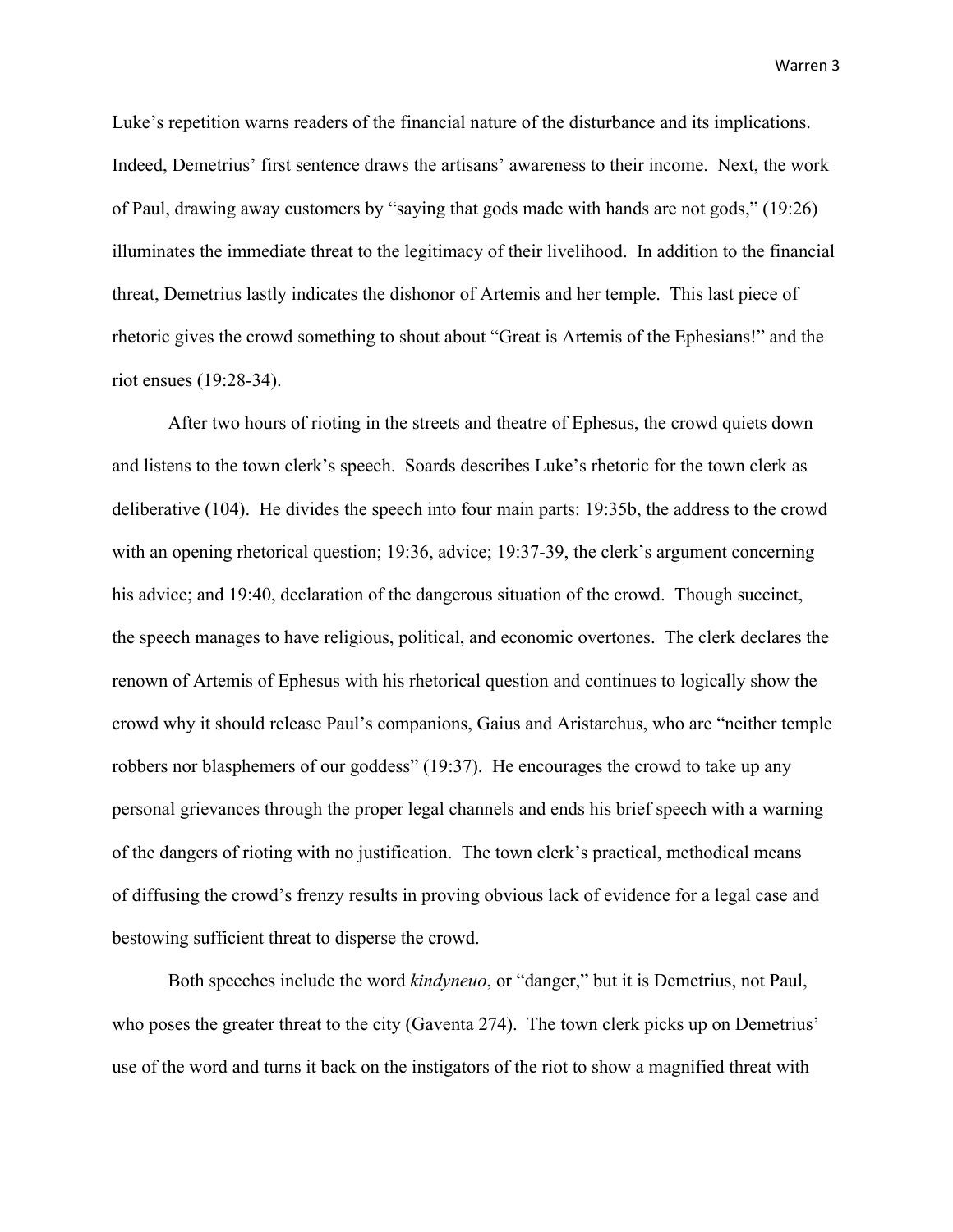Warren 4

consequences for the whole city, not just the artisans, which it brings upon itself. What is the economic cost to Rome of a two-hour riot in Ephesus? The town clerk knows this price tag and knows whom Rome will hold responsible for the loss. In taking a time-out to point the finger at "this Paul," Demetrius finds himself in jeopardy of losing more than his personal income. For Rome, the economic enemy of the State is the one who starts the riot. As long as religion does not endanger the status quo, its worshippers enjoy relative safety.

What does all of this mean for us today? As Christians, we may no longer purchase silver shrines of Artemis; however, we do purchase quite a lot of religious merchandise. From Veggie Tales videos to pew hymnals, altars and pulpit stands to illuminated church signs, disposable communion sets to WWJD bracelets, consumerism and Christianity go hand-inhand. With what do we purchase these and many other religious must-haves? We use currency depicting the likenesses of dead presidents and the words, "In God We Trust." Our currency indicates our government's endorsement of our God, and the slogan stamped on the coins and bills indicates our God's endorsement of our government. Beyond that, there seems to be a divine approval of any purchase made with money that reads, "In God We Trust." If we trust in God, surely, our purchases must be divinely inspired. Suppose a distributor of Christian supplies received the message that "gods made with hands are not gods?" What of the resin crosses and prints of the crucifixion? Moreover, what of the shelves full of "Resurrection Eggs" and the "Cross in my Pocket" inventory?

Will it be possible to stand outside the governmental endorsement and Christian patronage in order to understand the potential danger? What is the good news for the community whose poor desperately need resources to cover basic needs but whose churches have all their funds tied up in building projects and other internal operational costs.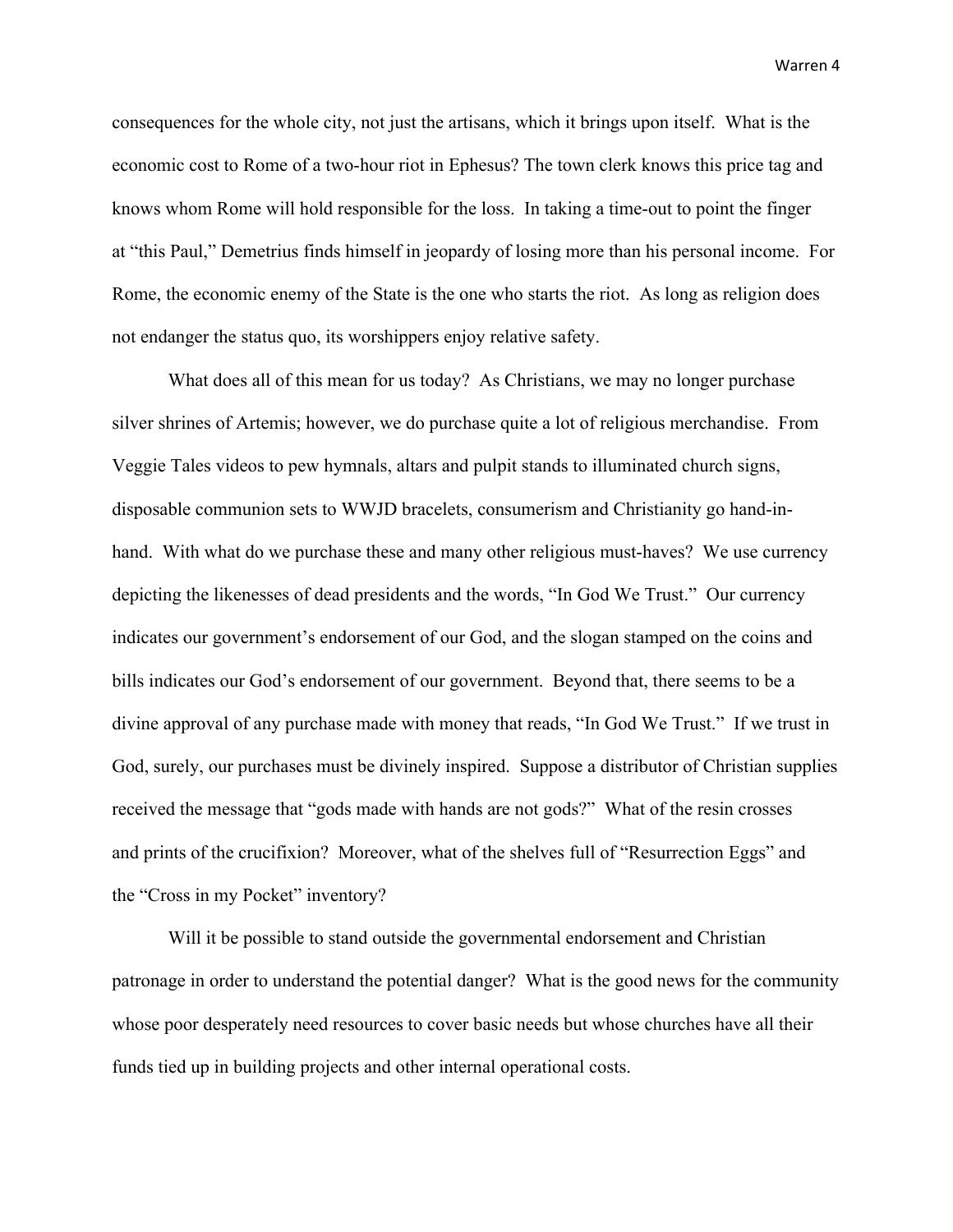Who is Demetrius today? When the tax-exempt status of the church comes into question, is it Demetrius or Paul who responds? Who is the person who instigates riots today in the church? Is it possible the followers of the Way remain a small sect of a larger religion today? Those who want to enjoy public endorsements and financial benefits claim the title, "Christian," but others who hear another message, who unmask the ambiguities of Luke's theology, must search for their place within this institution. How many Christians today resist the gospel message because of these benefits, and how will the church rediscover this message?